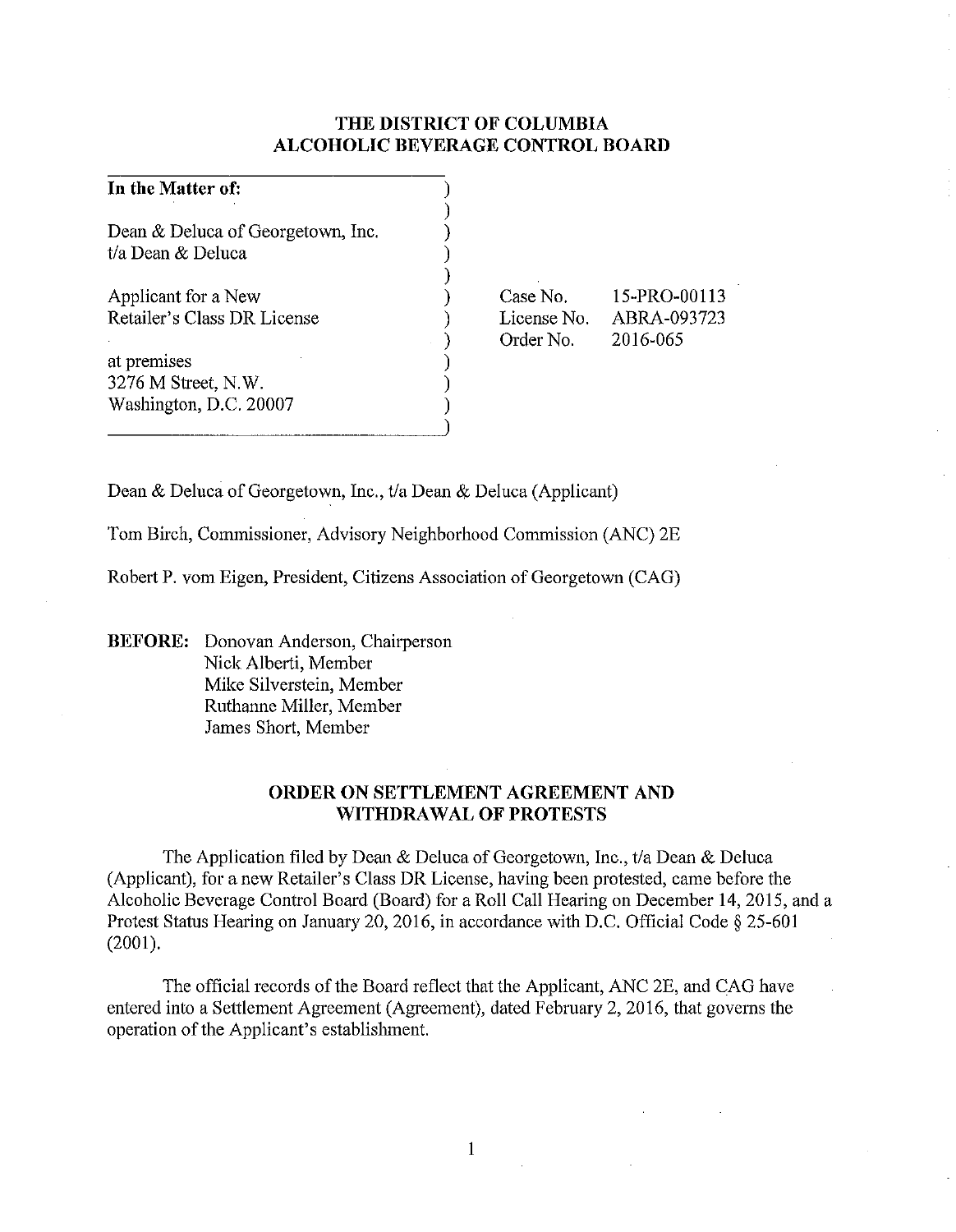The Agreement has been reduced to writing and has been properly executed and filed with the Board. The Applicant; Commissioner Tom Birch, on behalf of ANC 2E; and Robert P. vom Eigen, on behalf of CAG; are signatories to the Agreement.

This Agreement constitutes a withdrawal of the Protests filed by ANC 2E and CAG.

Accordingly, it is this  $11<sup>th</sup>$  day of February, 2016, **ORDERED** that:

- I. The Application filed by Dean & Deluca of Georgetown, Inc., t/a Dean & Deluca, for a new Retailer's Class DR License, located at 3276 M Street, N.W., Washington, D.C., is **GRANTED;**
- 2. The Protests of ANC 2E and CAG in this matter are hereby **WITHDRAWN;**
- 3. The above-referenced Settlement Agreement submitted by the Parties to govern the operations of the Applicant's establishment is **APPROVED** and **INCORPORATED**  as part of this Order; and
- 4. Copies of this Order shall be sent to the Applicant, ANC 2E, and CAG.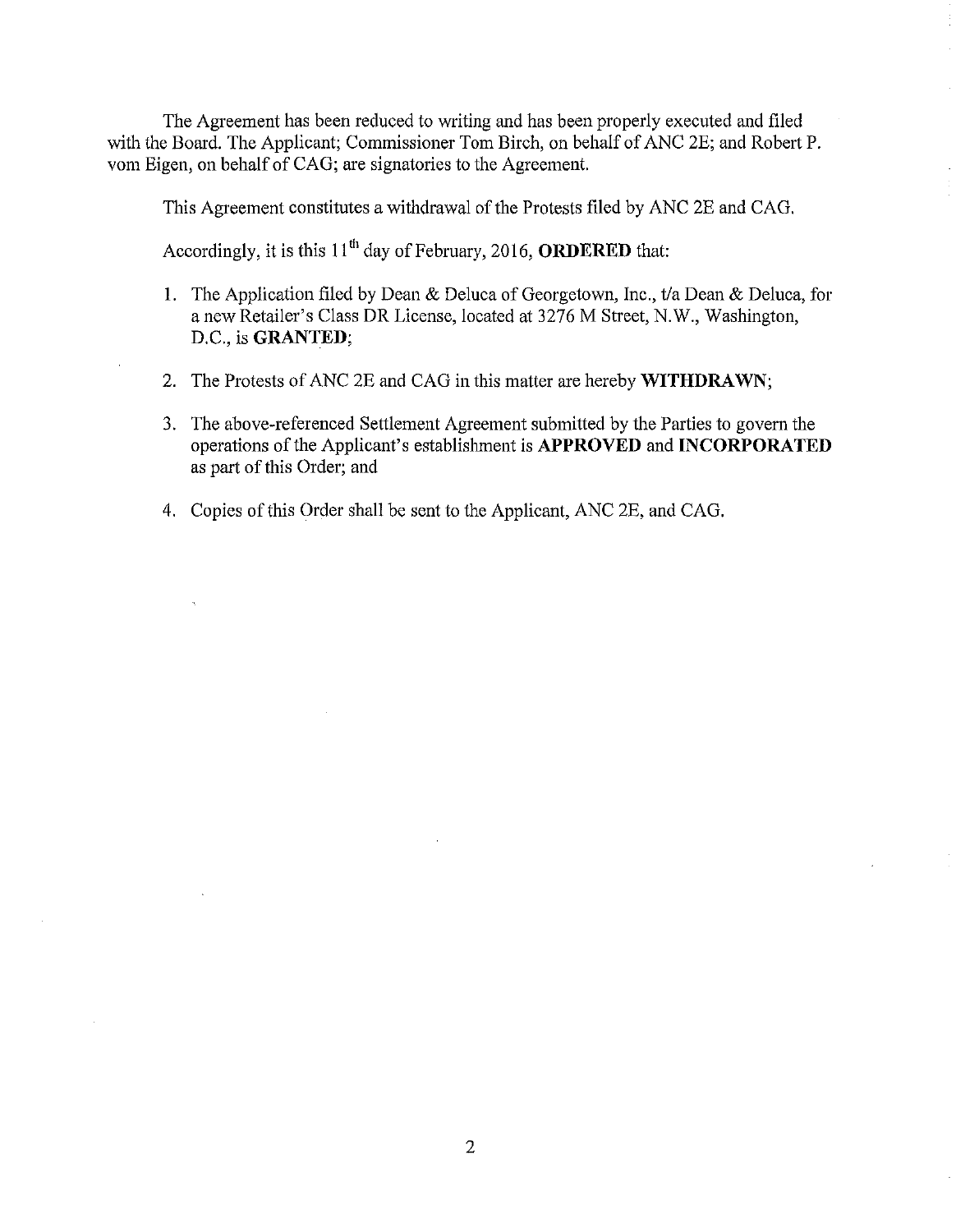District of Columbia Alcoholic Beverage Control Board

amon Dans Donovan Anderson, Chairperson Iberti, Member Mike Silverstein, Member Ruthanne Miller, Member *flump N. J V* 

Pursuant to D.C. Official Code  $\S 25-433(d)(1)$ , any party adversely affected may file a Motion for Reconsideration of this decision within ten (10) days of service ofthis Order with the Alcoholic Beverage Regulation Administration, 2000 14<sup>th</sup> Street, N.W., Suite 400S, Washington, DC 20009.

Also, pursuant to section II of the District of Columbia Administrative Procedure Act, Pub. L. 90-614, 82 Stat. 1209, D.C. Official Code §2-510 (2001), and Rule 15 of the District of Columbia Court of Appeals, any party adversely affected has the right to appeal this Order by filing a petition for review, within thirty (30) days of the date of service of this Order, with the District of Columbia Court of Appeals, 430 E Street, N.W., Washington, D.C. 20001; (202/879- 1010). However, the timely filing of a Motion for Reconsideration pursuant to 23 DCMR § 1719 .I (2008) stays the time for filing a petition for review in the District of Columbia Court of Appeals until the Board rules on the motion. See D.C. App. Rule 15(b) (2004).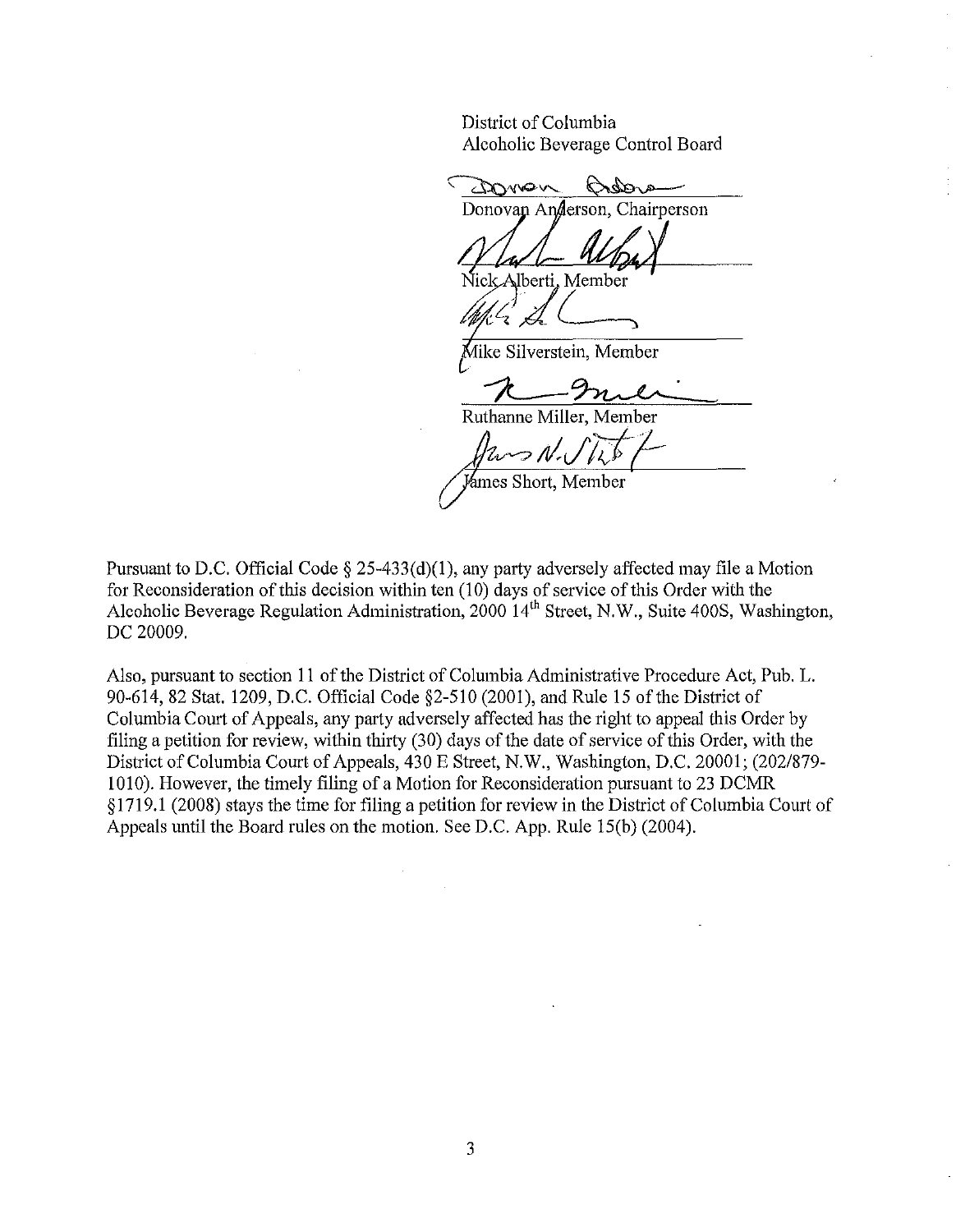#### SETTLEMENT AGREEMENT

This Settlement Agreement is made this 2<sup>nd</sup> date of February, 2016, by and between Advisory Neighborhood Commission 2E ("ANC 2E"), the Citizens Association of Georgetown ("CAG"), and Dean & Deluca Georgetown, Inc. t/a Dean & Deluca ("Applicant").

### RECITALS

WHEREAS, Applicant is the holder of a Class B Retail Grocery License;

WHEREAS, Applicant has applied for a Retailers License Class CR with an entertainment endorsement;

WHEREAS, ANC 2E and CAG (hereinafter the "Protestants") have protested the new application;

WHEREAS, the parties desire to enter into this Agreement to address the concerns of the Protestants;

NOW, THEREFORE, in consideration ofthe premises above recited, and the covenants and agreements hereinafter set forth, the patties agree as follows:

!. Recitals Incorporated. The recitals set forth above are incorporated by reference.

2. Outdoor Entertainment. Applicant may provide outdoor entertainment in its summer garden from  $11$  a.m. until 6 p.m. on Sundays through Thursdays. Applicant may provide outdoor entertainment in its summer garden on Fridays and Saturdays from  $11$  a.m. until  $11$  p.m. Outdoor entertainment provided shall not be amplified and shall not include drums. Whenever outdoor entertainment is provided in the summer garden after 6 p.m., Applicant agrees to close its doors except to allow for normal ingress and egress.

3. Promoters. Applicant shall not cede control of its premises to any "Outside Promoters". An "Outside Promoter" is defined as an individual who is not on Applicant's payroll or a business entity which is not controlled by Applicant or by Applicant's principals or employees.

*5.* Final and Complete Agreement. This Agreement represents the full and complete Agreement between the parties.

6. Withdrawal of Protest. Protestants agree to withdraw their protests, and the parties agree that this Agreement is incorporated into the Board's order approving issuance of the License and compliance with this Agreement by Applicant is required by such Order.

7. Notice. Any notice which may be given hereunder shall be deemed to have been given if sent by Registered or Certified Mail, postage prepaid, return receipt requested, or recognized ovemight carrier, as follows:

1

Just 2216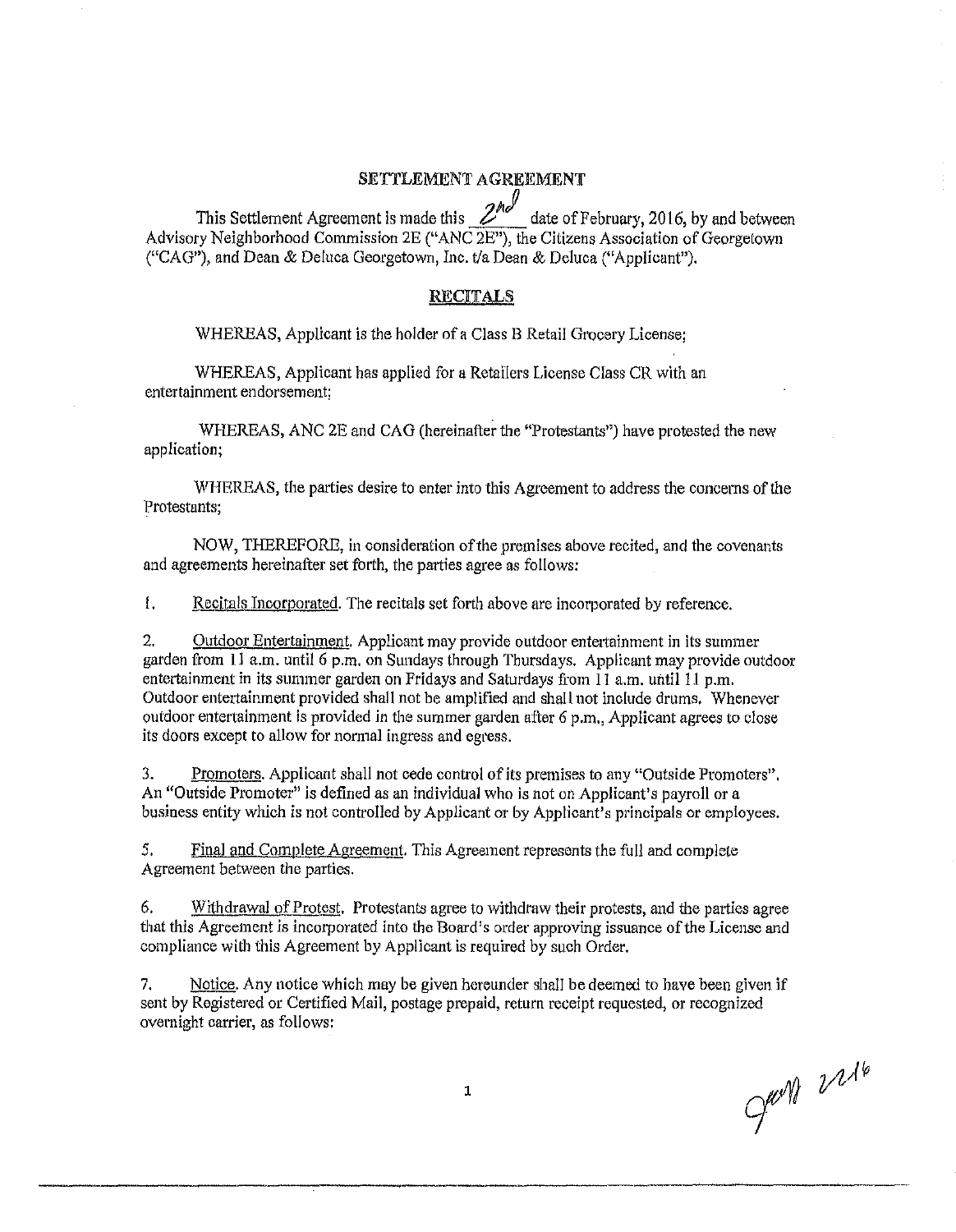If to Protestant:

ANC2E 3265 S Street NW, Washington, DC 20007

If to Applicant:

Dean & Deluca Georgtown, Inc, 3276 M Street NW Washington, DC 20007

With a copy to:

Andrew J. Kline, Esq. 1225 19th Street NW, Suite 320 Washington, D.C. 20036

If to Citizens Association of Georgetown:

Citizens Association of Georgetown 1365 Wisconsin Avenue NW Washington DC 20007

8. Counterparts. This Agreement may be executed, simultaneously in two or more counterparts, each of which shall be deemed an original, but all of which together shall constitute one in the same instrument.

PM 2-216

 $\overline{a}$